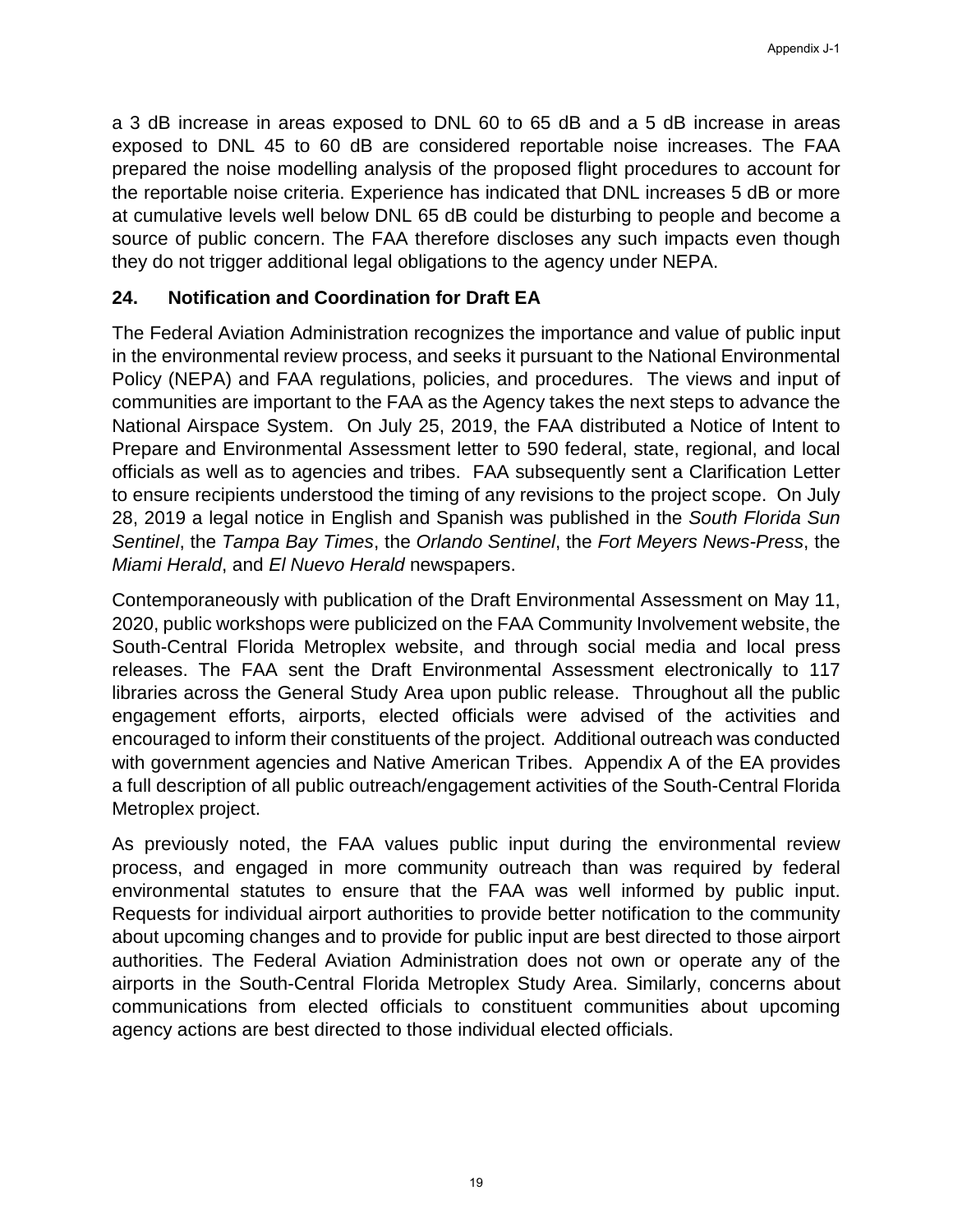## **25. Project Scope**

The comment includes a request for changes that fall outside the scope of the purpose and need for the proposed South-Central Florida Metroplex Project. The purpose of the proposed Project is to address the problem of operational inefficiency of the existing aircraft flight procedures in the South-Central Florida Metroplex airspace. Chapter 2 of the Final Environmental Assessment presents the problem being addressed and describes what the FAA is trying to achieve with the proposed South-Central Florida Metroplex Project. Consequently, the requests would not meet the purpose and need proposed South-Central Florida Metroplex Project.

## **26. Particulate Matter**

In General, Particulate Matter consists of a mixture of solid particles and liquid droplets found in the air. While most particles form in the atmosphere as a result of complex reactions of pollutants emitted from power plants, industries and automobiles, some solid particles are also emitted as by-products of combustion. The national ambient air quality standard regulates the mass of particles less than 2.5 micrometers in diameter (1 micrometer = 1/1,000 millimeter).

Like all combustion sources, aircraft engines also produce black carbon non-volatile particles that are solid at the point of engine exhaust. These particles are present at high temperatures at the engine exhaust and they do not change as they mix and dilute in the exhaust plume behind an aircraft. Compared to traditional diesel engines, non-volatile particles emitted by gas turbine engines are typically smaller in size. Their diameter ranges roughly from 15 nanometers (nm) to 60nm (0.06 micrometers; 1nm = 1/1,000,000 of a millimeter), and are too small to be seen with the human eye. Some gaseous emissions in the engine exhaust react chemically with ambient chemical constituents in the atmosphere to produce secondary particulate matter.<sup>1</sup> Both non-volatile particles and secondary particulate matter contribute to the total ambient PM2.5 levels.

Aviation's contribution to the ambient concentrations of PM2.5 remains small compared to from other source sectors such as road transport and power generation. A recent study showed that aircraft contributed to 0.2% to the PM2.5 concentrations in the Northern Hemisphere.<sup>[2](#page-20-1)</sup> Another study assessed air -quality impacts from the top 66 airports accounting for more than 80% of the total fuel burn in the  $U.S.^3$  $U.S.^3$  Results from this study showed that aviation's contribution to PM2.5 concentrations at each of these individual airports remained well below 0.2% of the total PM2.5 contribution from all sectors. A 2020 study concluded that aviation landing take-off emissions contributed to 0.3% of total air quality impacts within the United States in 2018.[4](#page-20-3) 

<span id="page-20-0"></span><sup>1</sup> ICAO Environmental Report 2013 Page 83 (https://www.icao.int/environmental-

<span id="page-20-1"></span>protection/Pages/EnvReport13.aspx)<br><sup>2</sup> Vennam et al. (2017) https://agupubs.onlinelibrary.wiley.com/doi/pdf/10.1002/2017JD026598

<span id="page-20-2"></span><sup>3</sup> Penn et al. (2017) http://dx.doi.org/10.1016/j.envres.2017.04.031

<span id="page-20-3"></span><sup>4</sup> Dedoussi et al. (2020) https://doi.org/10.1038/s41586-020-1983-8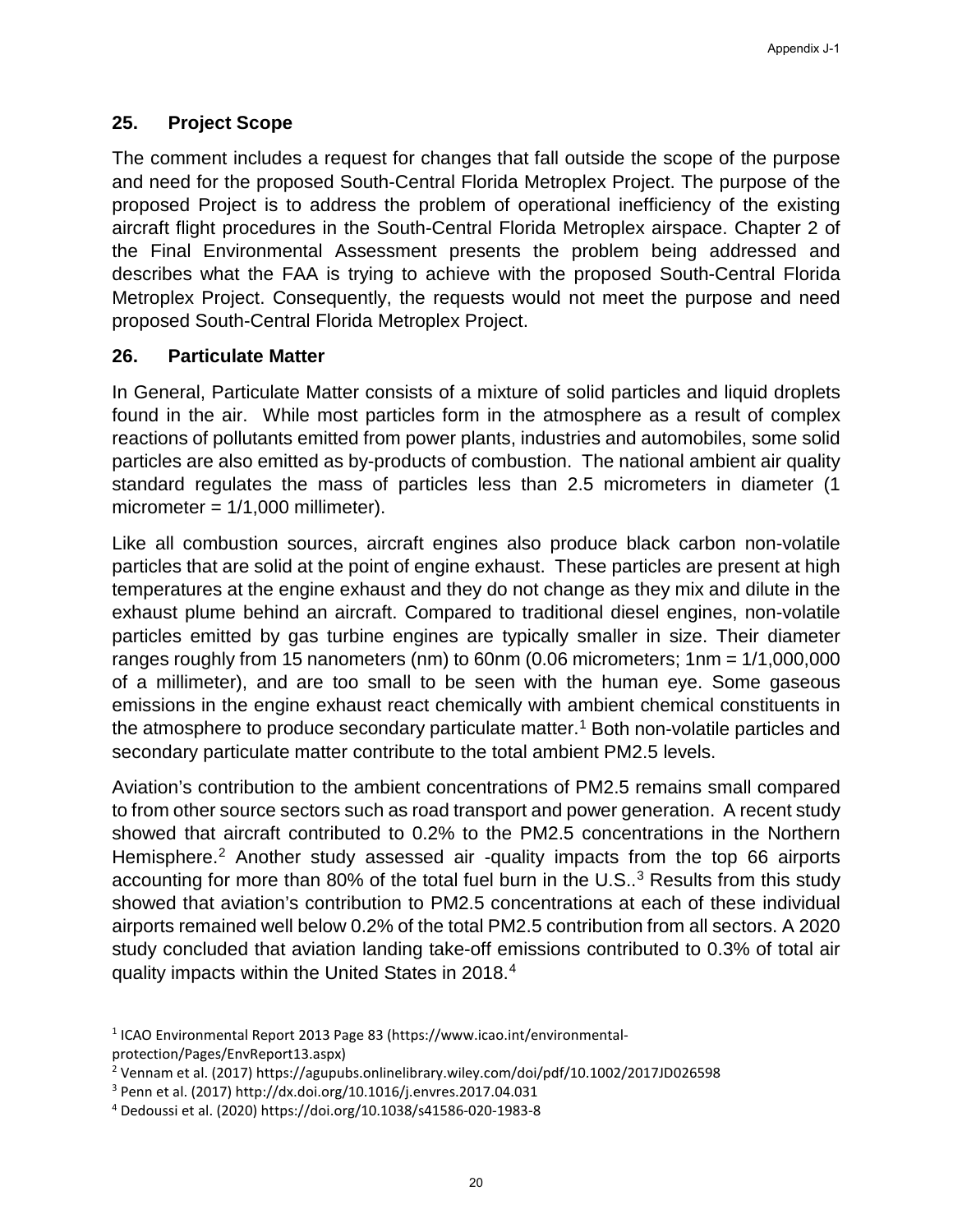## $25.$ **Project Scope**

The comment includes a request for changes that fall outside the scope of the purpose and need for the proposed Sout Gentral Florida Metroplex Project. The purpose of the proposed Project is to address the problem of operational inefficiency of the existing aircraft flight procedures in the Souttentral Florida Metroplex airspace. Chapter 2 of the Final Environmental Assessment presents the problem being addressed and describes what the FAA is trying to achieve with the proposed Soletheral Florida Metroplex Project. Consequently, the requests would not meet the purpose and need proposed SouthGentral Florida Metroplex Project.

## 26. **Particulate Matter**

In General, Particulate Matter consists of a mixture of solid particles and liconidects found in the air. While most particles form in the atmosphere as a result of complex reactions of pollutants emitted from power plants, industries and automobiles, some solid particles are also emitted as boyroducts of combustion. The national biunt air quality standard regulates the mass of particles less than 2.5 micrometers in diameter (1 micrometer =  $1/1,000$  millimeter).

Like all combustion sources, aircraft engines also produce black carbonvolatile particles that are solid at the potiof engine exhaust. These particles are present at high temperatures at the engine exhaust and they do not change as they mix and dilute in the exhaust plume behind an aircraft. Compared to traditional diesel engines, volarille particles emitted by gas turbine engines are typically smaller in size. Their diameter ranges roughly from 15 nanometers (nm) to 60nm (0.06 micrometers; 1nm = 1/1,000,000 of a millimeter), and are too small to be seen with the human eye. Some gaseous emissions in the engine exhaust react chemically with ambient chemical constituents in the atmosphere to produce secondary particulate mattBoth nonvolatile particles and secondary particulate matter contribute to the total ambient PM2.5 levels.

Aviation's contribution to the ambient concentrations of PM2.5 remains small compared to from other source sectors such as road transport and power generation. A recent study showed that aircraft contributed to 0.2% to the PM2.5 concentrations in the Northern Hemisphere? Another studyassessed air-quality impacts from the top 66 airports accounting for more than 80% of the total fuel burn in the  $\theta$ . Sesults from this study showed that aviation's contribution to PM2.5 concentrations at each of these individual airports remained webelow 0.2% of the total PM2.5 contribution from all sectors. A 2020 study concluded that aviation landing table-emissions contributed to 0.3% of total air quality impacts within the United States in 2018.

- <sup>3</sup> Penn et al. (2017) http://dx.doi.org/10.1016/j.envres.2017.04.031
- 4 Dedoussi et al. (2020) https://doi.org/10.1038/s415826-1983-8

<sup>&</sup>lt;sup>1</sup> ICAO Environmental Report 2013 Pagel 80\$://www.icao.int/environmental protection/Pages/EnvReport13.aspx

<sup>&</sup>lt;sup>2</sup> Vennam et al. (2017) https://aqupubs.onlinelibrary.wiley.com/doi/pdf/10.1002/2017JD026598